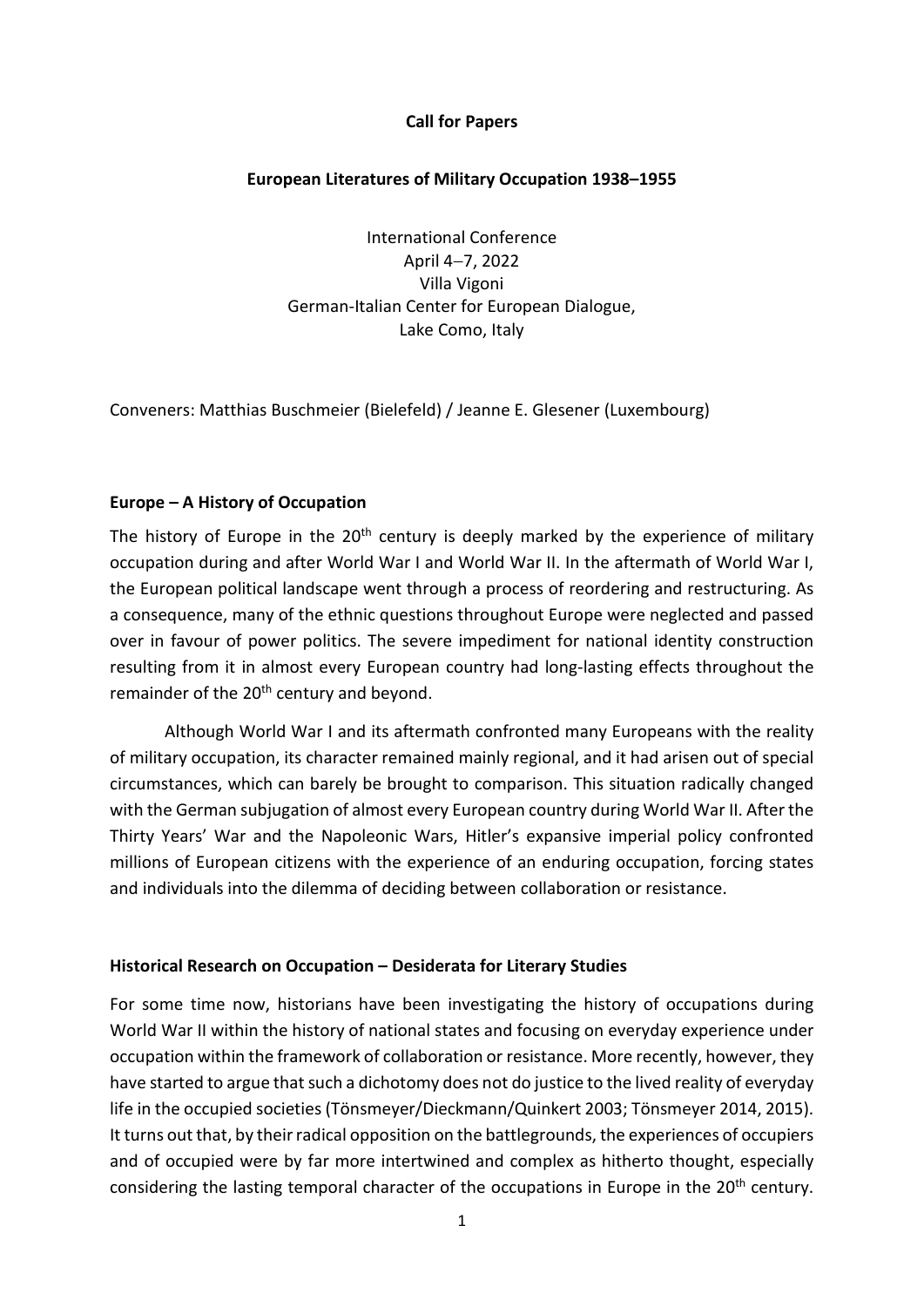Each occupation opened a contact zone that also led to exchange and permanent communication, transforming the military front into a selectively permeable membrane of contact. Occupation was a "social process of everyday life" (Dlugoborski 1995, 15). Needless to say that, for millions, this contact zone turned into a death zone.

In different European contexts, the historiography of occupation often partook in national narratives that were supposed to foster national identities. In Germany for instance, a generation of perpetrator–historians sought to minimize the role of the Wehrmacht and its entanglement in massive war crimes and the Shoah (Meyer 2000). Only as late as the early 1990s did historians and social scientists from all over Europe gather in an EU-sponsored project (Benz et al. 1990ff, Bähr/Banken 2005) to research the national histories of occupation during World War II from a comparative perspective and to overcome national resentments and political taboos in the field. Thanks to this groundbreaking research project, historians were able on the one hand, to pinpoint the very specific and sometimes-contingent policies of Nazi Germany in its campaigns in various countries. On the other, the project opened up a new perspective beyond the investigation of national cases. As the state of occupation revealed itself as an experience that was, to a certain degree, common to almost all European societies at the time a comparative approach was deemed paramount.

In the early 1990s, hope and aspirations for a common European future gave rise to the idea of a comparative history of occupation. By contrast we see that today, in many European countries, the results of this academic endeavor are almost entirely neglected, due not only to the machinations of certain interest groups but also by official memory politics (e.g, in Poland, Hungary, or Romania). Hence, there is some urgency to examine this nationalistic backlash, where literature and cultural memory are constantly at risk of being reduced to expressions of national identity and to a tool in national-identity politics. There can be no doubt that a critical investigation of the literature of occupation (and its instrumentalization) in the vein of historical research will help us to get a better grasp of current political and cultural developments throughout Europe.

While comparative historical research has led to an extensive analysis of the political, military, and social reality of occupation, the comparison of the cultural and, more specifically, the literary responses to this experience has not yet been given the same attention however. True, there is an immense research output on specific *aspects* of literature and on individual literary texts; especially in French Studies, the French literature of occupation has attracted intensive research (for an overview, see Atack and Lloyd 2012). In Germany, however, although quite a few authors were themselves employed in the Wehrmacht and participated in the occupation, the corpus that resulted out of this experience has rarely been examined (but see O'Keeffe and O'Keeffe 2013). The literature on the Shoah in general and the devastating experiences in the Nazi concentration camps in particular have also been investigated in great detail. However, even in the field of concentration camp literature (*Lagerliteratur*), a comparative perspective that conceives of the camp as a place where Jews, Sinti and Roma, intellectuals, politicians, so-called criminals, and many others from all over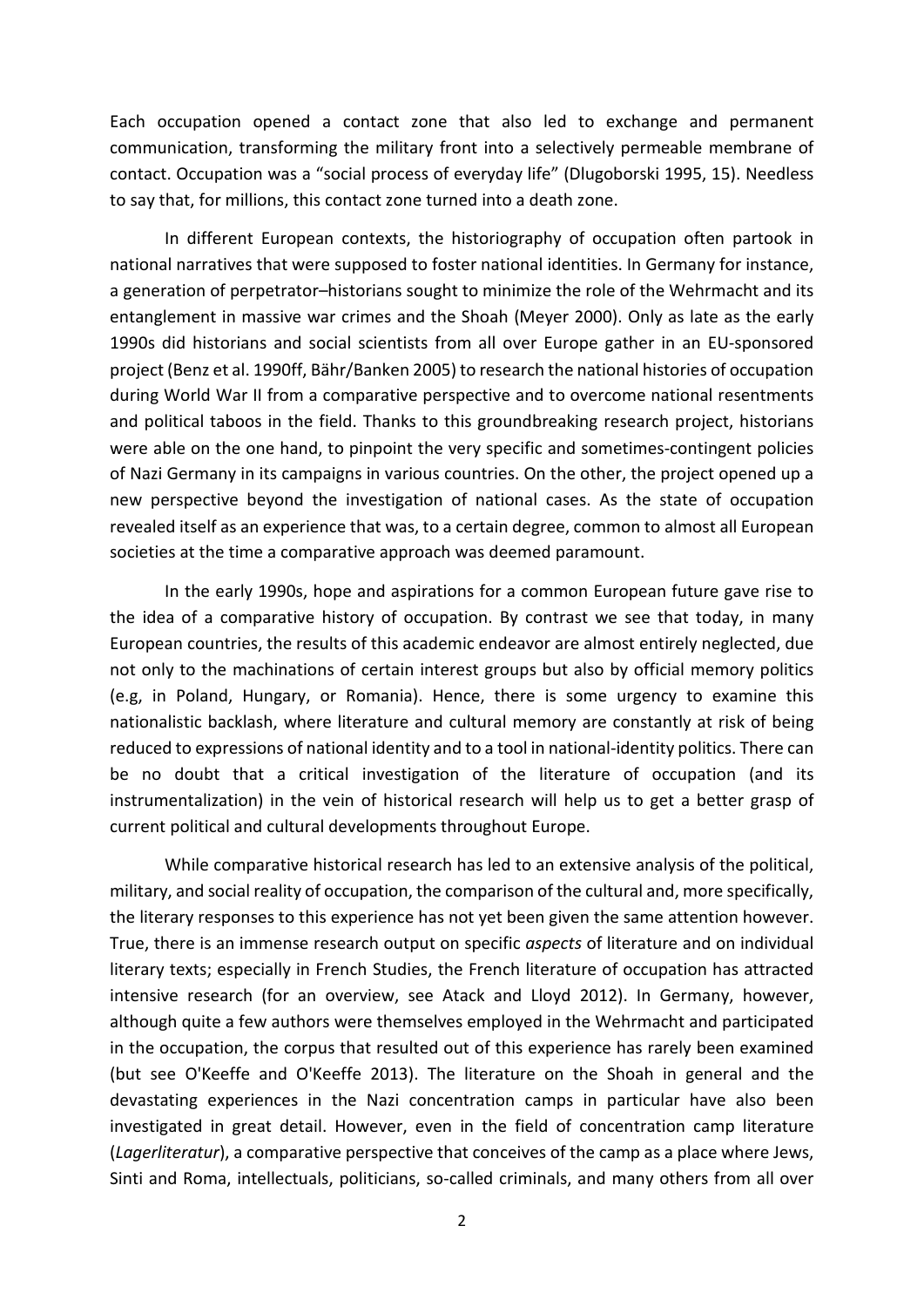Europe, were tortured, exploited, and killed together, and thus formed a shared European history of suffering that found its articulation in literary and artistic expression, has only been broached very recently (Pabst 2019). For the more general experience of the military occupation — which, of course, includes but is not limited to the experience of pursuance and extinction — such a perspective is almost entirely absent in the field of cultural studies.

# **Hypothesis**

The experience of military occupation fundamentally shaped the conception of communities and individuals throughout Europe. Every European citizen has lived and still lives in an "implicated community" (Morris-Suzuki 2005). Literary representations play a major role in negotiating the meaning of this experience. It is important not only to look at these negotiations from national perspectives, which have become more and more prevalent today, but also to analyze them as manifestations of a heterogenous but still conjointly experienced "harmful lesson" (Habermas 2001) of the "Europeanization of Europe." Europe as a political entity is deeply connected to the experience of occupation.

Living under occupation means to find oneself in a situation of accelerated historical change and social pressure. Literature both affects and is affected by this process in very different ways. It can provide heroic narratives of resistance, it can incriminate collaboration and complicity, it can give insight into the often complex, tragic, and desperate situation of persecuted groups and individuals, but it can also provide the perspective of the occupiers and it can portray human encounters in inhuman situations.

Imagining life under occupation, in literature, often challenges or fortifies widespread assumptions about a nation's identity and its collective cultural memory. More importantly still literature on occupation also displays the occupation of European *minds* and reveals their history as an intricate bundle of interwoven rather than separated and separating stories.

## **Terminology and Material**

This conference aims to shed new light on the literary and cultural representation of occupation as a European experience. We intend to bring literary scholars from Eastern, Western, Northern, and Southern Europe together to discuss the outlines and implications of a comparative perspective on the topic. Since we enter almost-uncharted territory, the conference is intended as a first step for mapping the literary representation and articulation of the experience of occupation.

In the research context of the conference, the term "occupation*"* is understood as an enduring presence of military forces in a territory that technically belongs to another political entity. The situation of occupation is characterized not only by military conflicts on the battlefield between armies and resistance fighters, but also by the intention of the occupiers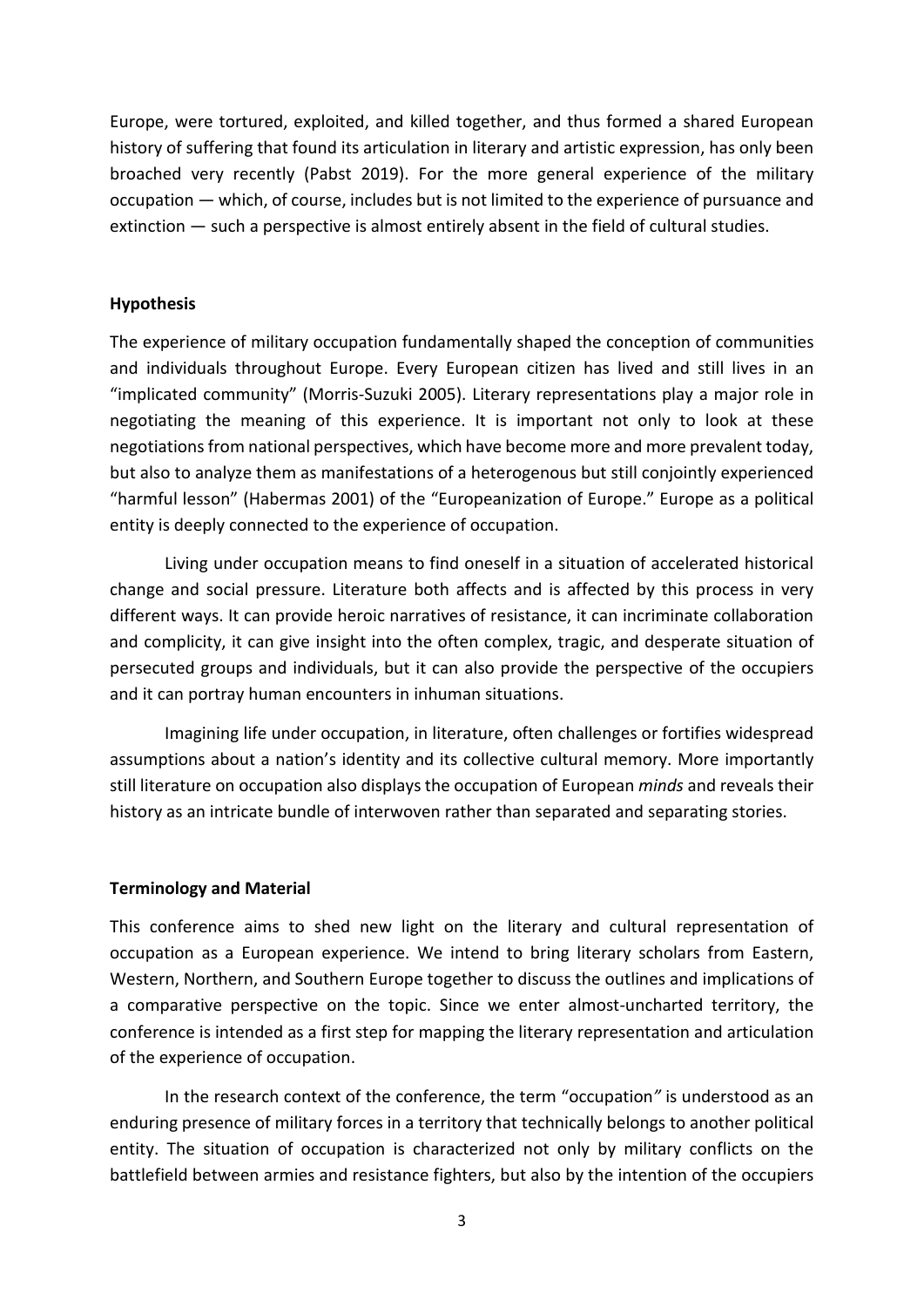either to incorporate the occupied territories into or associate the occupied territories with their own. At least five different variants of occupation can be distinguished:

1) A foreign power invades a territory for certain ends and aims (for instance, to enforce reparation duties, to reeducate the population, or to implement bi- or multilateral agreements) but without the intention to annex it. The French and Belgian invasion of the '*Ruhrgebiet*' after World War One, the allied occupation in Germany after World War Two, or the US-led invasion of Iraq und Afghanistan are examples of this category.

2. A foreign power invades a territory with the intention to annex it and is willing to incorporate the alien population as long as it obeys the new rulers. Colonial regimes of 'indirect rule,' as well as the German attempts to establish '*Aufsichtsverwaltungen*' ('supervisory administrations') in the occupied territories (e.g., Finland, Norway), are examples of such an occupation policy. The Soviet Occupation in the Baltic States and elsewhere also seems to belong to this category.

3. A foreign power invades a territory with the intention to annex it and is *not* willing to incorporate the alien population, but instead pursues their displacement, relocation, or extinction. Examples can be drawn from many cases of ethnic cleansing.

4. A foreign power invades a territory with the intention to annex it and is willing to incorporate major groups of the alien population for certain economic needs. However, at the same time, the new rulers pursue the displacement, relocation, or extinction of other groups considered hostile, racially distinct, or simply 'not useful' in the eyes of the intruders. The German occupational regime in Eastern Europe is the most horrific example.

5. A foreign power is accepted or even invited by a regime to move in and act without restrictions within its territory, since it considers itself an ally. Most likely, this inviter has depended on this foreign power to obtain its own power position. Short-term regimes such as in Croatia and Slovakia during World War Two would be examples of such a sort.

As a matter of course, these types can intermingle, interlock, or blend into each other over time. Regardless of the type, any occupying state, beyond military intervention and suppression, requires political, administrative, and cultural actions that, to a certain degree, need to involve and are dependent upon parts of the occupied population. Complicity and collaboration are essential to any form of occupation.

This said, we seek to differentiate occupation from other forms of restructuring of the political landscape, such as public votes for independence or voters' voluntary connection with a specific state. Nor do we consider the re-bordering of states at the conference table as forms of military occupation, although history shows that these strategic policies have very often led to further conflicts that resulted in military occupations. **Materials covered at this conference should be limited to fictional literature, travel literature, and autobiographical expressions of the experience of military occupation from either side, the occupied or the occupier (or both). However, as some of these texts may have appeared in sources funded,**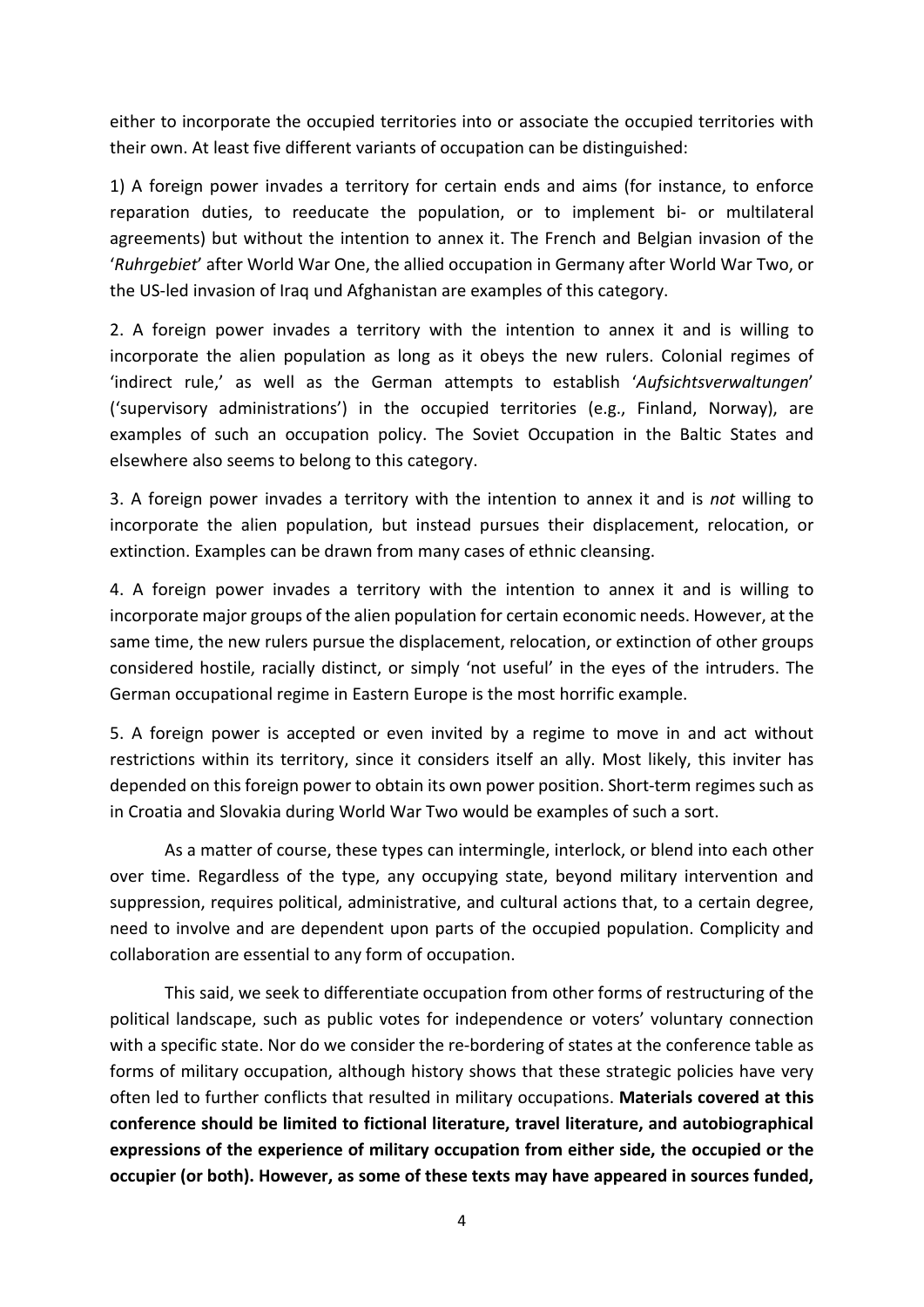**published, and run by the occupying powers, it is also necessary to consider not only different types of genres but also different types of media. Occupiers seek to control the cultural life of occupied territories, and thus the socioeconomic conditions of the production of "cultural goods" is an important topic to scrutinize**

## **Periodization**

For many Europeans, the experience of occupation did not stop with the end of the war. Of course, for some Germans and most Europeans, the end of the war signaled the liberation from Nazi occupation. Liberation by the Allies put an end to the imperial dehumanization politics of Nazi Germany. However, in the European context, occupation is not limited to the foreign rule by the Third Reich. The American landing in southern Italy has been portrayed as an occupation in Italian literature for instance (Glynn 2015). Likewise, the subsequent East– West divide and the so-called Cold War led to a situation in which the liberators (including the soldiers of the Red Army, but not only) were also considered new occupiers. The Allies called their administered territories "occupied zones" (*Besatzungszonen*), and they meant the territories to be handled as such. Meanwhile, as in the case of the Netherlands and France, the occupied reestablished themselves as new occupiers in some of their colonial territories again. This raises the question whether colonial practices of occupations and their representations change after the experience of being occupied? A question highly discussed in France with respect to the occupation of Algeria and its War of Independence.

In Eastern Europe, the new presence of the Red Army and the populations' involuntary integration into the Soviet Union and the Warsaw Pact were (perceived as) a continuation sometimes even a fortification  $-$  of the occupation during World War Two. In the Baltic States, in particular, the Soviet occupation paved the way for national identity narratives (Velmet 2011). And after the end of the GDR some major German intellectuals (Hochhuth, Braun, Neutsch, Müller, Salomon) openly described the Unification as an occupation by the West; obviously, such a usage of the term analogizes the experience of radical political, economic, and cultural change with the experience of military occupation. This reminds us that the term itself is not exclusively a 'scientific' term (so to speak) for describing a specific historical situation but is essentially open to interpretation; in the interpretative sense, 'occupation' is conceptualized as a situation where individual agents and groups intervene in the realm of another people's cultural politics.

For our conference, we differentiate between two periods of occupation:

1) From 1938 to 1945: The (heterogeneous) German occupational regimes established throughout Europe

2) From 1945 to 1955: A time characterized by the allied presence in Germany and Europe after the war; Dutch, Belgian and Luxembourgian plans to annex German regions to their territory; the foundation of the two German States in 1949; the death of Stalin in 1953, which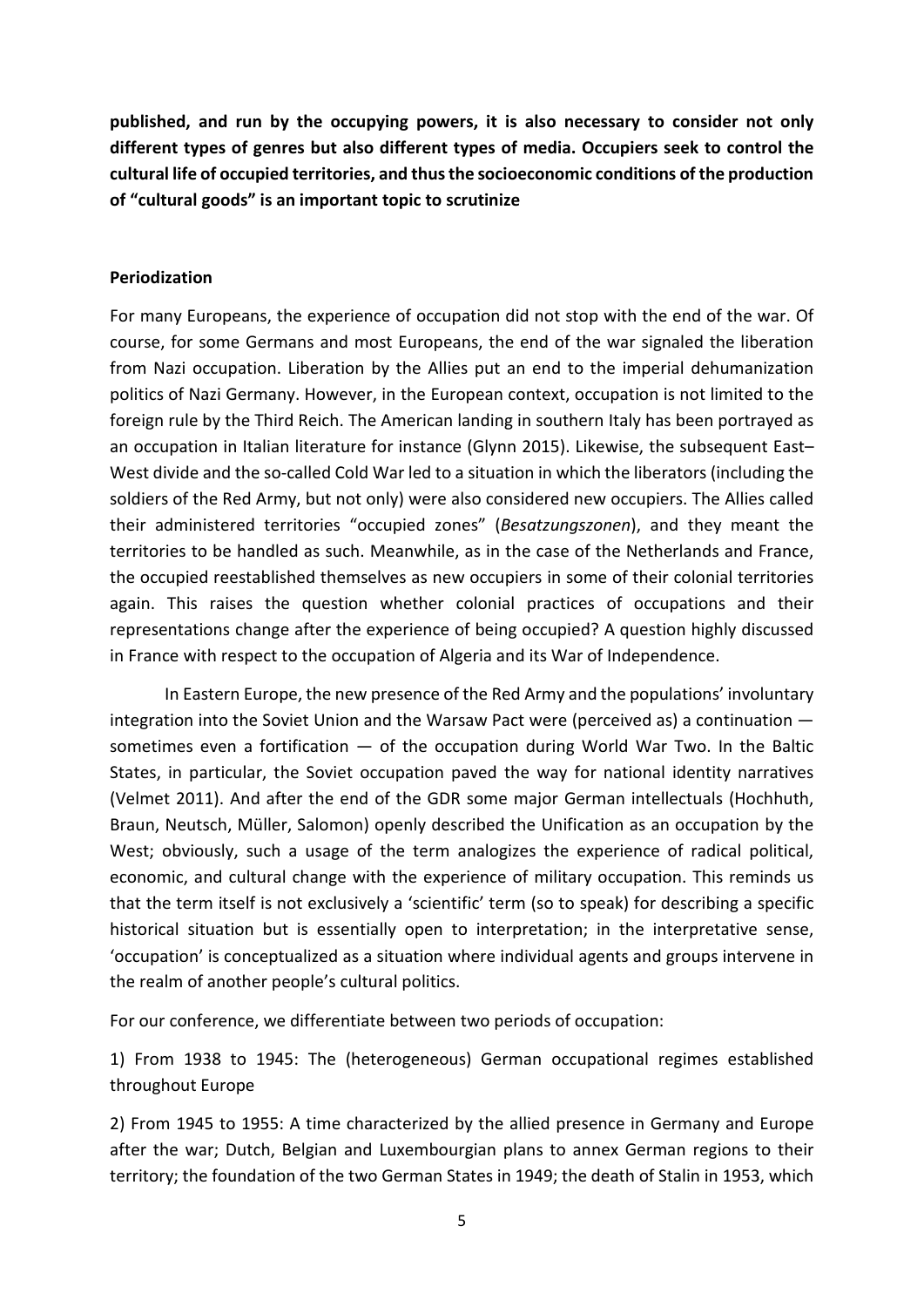changed the occupational regime of the Soviet Union in the Baltic States; and the official end of the time of occupation in Western Germany through the "General Treaty" in 1952/1955.

Since the experience of occupation differs considerably between and within these periods one aim of the conference is to highlight the specificities of each. This can only be achieved by means of comparison which will enable us to answer the leading research questions: whether there is something common and shared in the representations of the experience of various types of occupation and, more importantly, whether literature of military occupation qualifies as a genre.

The sources that we think most likely to yield new insights could be categorized in a synchronic temporal order. We can differentiate between texts that:

a) have been written under the experience of occupation, whether authored by occupiers or occupied

b) have been written after the occupation ended, by authors who had experienced it firsthand

c) have been written after the occupation by authors who did not live under nor participate in the occupation but return to it by means of historical documentation and fictional imagination. Consequently, these texts may come from our very present.

At the conference, participants are welcome to question the interplay between historical plot and its literary arrangements and to showcase how the time portrayed and the time of portraying are connected via literary representation.

# **Research Questions:**

Presentations at the conference may address some of the following questions:

- What were the social, political, and economic conditions for the production, distribution, and reception of literature under occupational regimes?
- How did the occupier's cultural policies and politics in the occupied territories affect the production, distribution, and reception of literature?
- How do texts about the occupation circulate within Europe? Which texts have been translated into which language(s), and when? How were they received?
- Can we identify and explain why certain genres used more often than others for the representation of occupation?
	- $\circ$  How are these texts constructed? What type of narrator do they feature? What is the focus? Which metaphors are used, etc.?
- How was literature 'used' by the occupiers and by the occupied for political aims?
- How do literary texts figure the complex relationship between complicity, collaboration, and resistance? What insights can be gleaned from this relationship?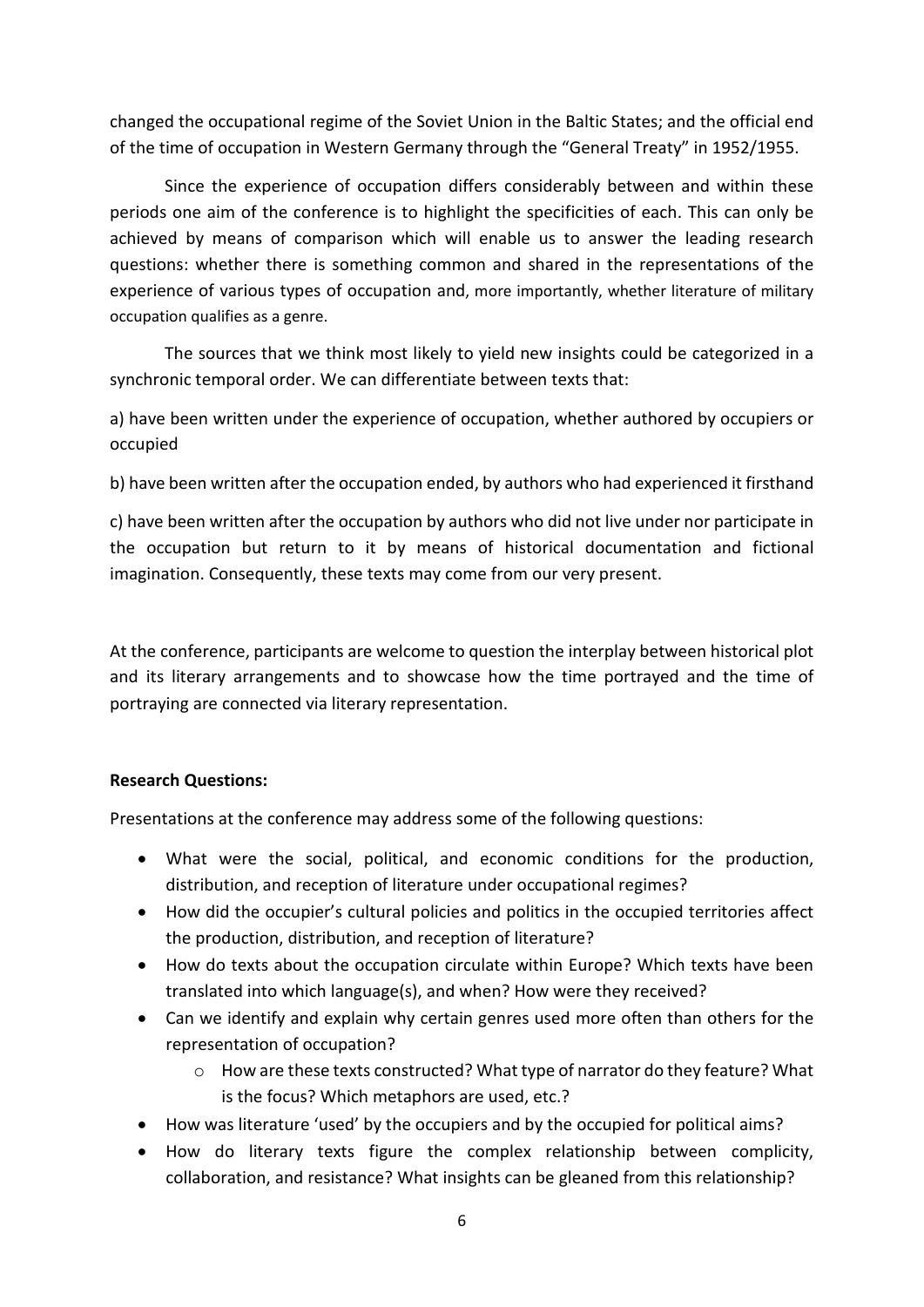- o Do such texts support or challenge other narratives about collaboration?
- Do literary texts transform into other media (cinema, television, radio)? Does such a transformation affect their public impact?
- What role do 'fantasies of occupation' play before or after a military conflict?
- Do the historical differences in the reality of occupation in various countries throughout Europe mirror the way literary texts represent them?
	- $\circ$  Did the racist ideology of the Third Reich, which segregated Europe into Germanic, Romance, Baltic, Slavic (East and West) races and was an important aspect of the concrete occupying practices, have an effect on the way the occupation was/is represented?
	- $\circ$  Can we observe changes in the representation according to the dynamics of the occupying regime? For instance: how did the intensifying repressive policies in Western and Northern European territories affect the corresponding literary representation? Can we observe, as the historians did, a move from a 'tendency to accommodate' towards a homogenization of opposition within the social strata of the occupied territories?
- What role did certain representations in literature play in the reconstitution of the occupied countries?
	- o How do these representations relate to the emergence of national myths and the historiography of trauma about the occupation?
- What role did narratives by the occupiers play in their self-conceptualization as guilty perpetrators or as courageous soldiers?

We welcome brief proposals of no more than 250 words that answer any of the provided research question. In order to guarantee a comparative perspective, we strongly recommend that presenters include sources from at least two European Countries for a comparative perspective. The conference will be held in English.

Please submit your abstract and a short CV by July 15, 2021 to [matthias.buschmeier@uni](mailto:matthias.buschmeier@uni-bielefeld.de)[bielefeld.de](mailto:matthias.buschmeier@uni-bielefeld.de) and [jeanne.glesener@uni.lu.](mailto:jeanne.glesener@uni.lu) Cost of travel and accommodation will be reimbursed. The conveners are at your disposal for any further questions.

# **Bibliography :**

Atack, Margaret; Llyod, Christopher (Hg.) (2012): Framing narratives of the Second World War and occupation in France, 1939 - 2009. New readings. Manchester: Manchester Univ. Press (Durham Modern Languages Series).

Bähr, Johannes; Banken, Ralf (Hg.) (2005): Das Europa des "Dritten Reichs". Recht, Wirtschaft, Besatzung. Frankfurt am Main: Klostermann (Das Europa der Diktatur, 5).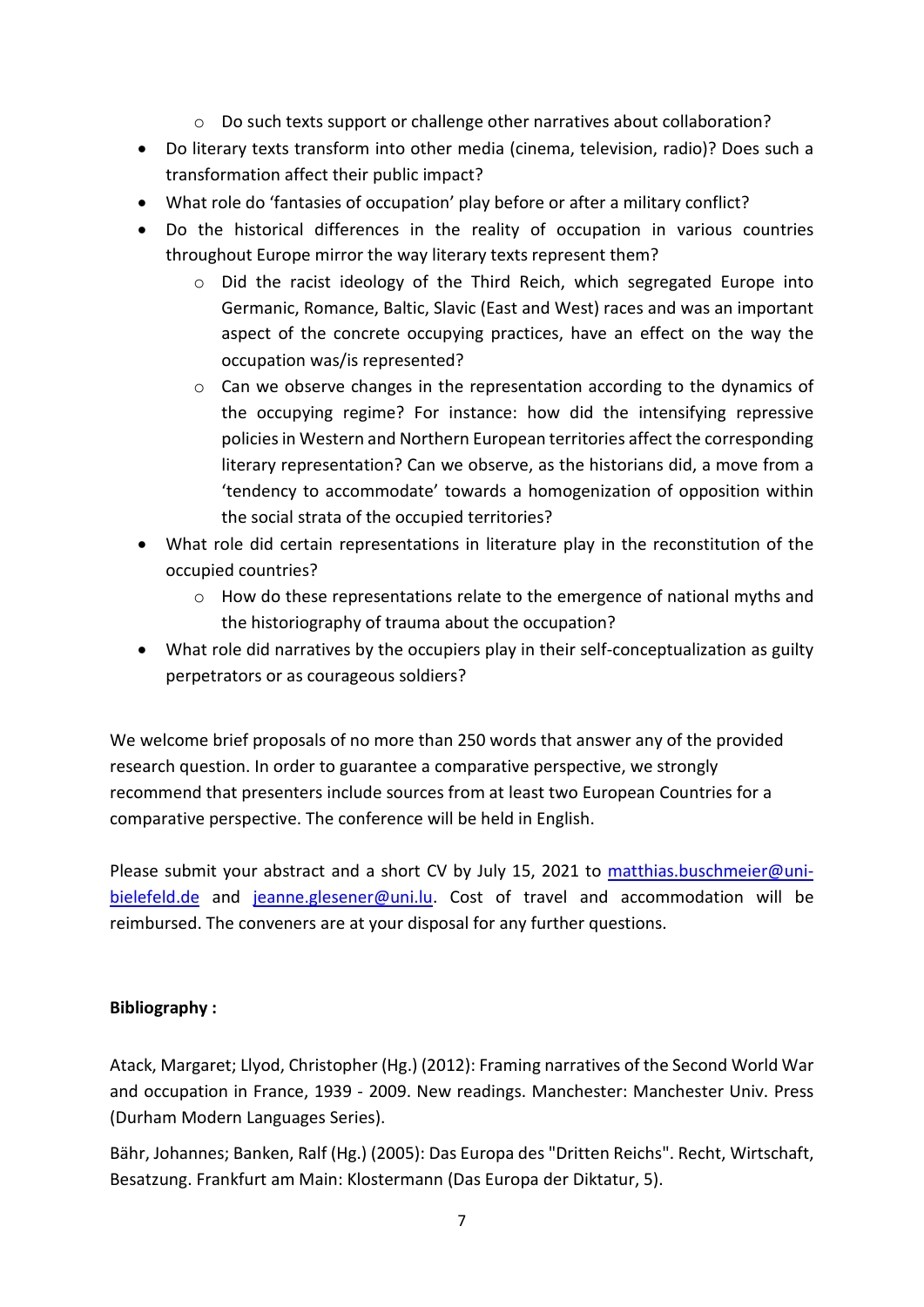Bajohr, Frank; Löw, Andrea (Hg.) (2015): Der Holocaust. Ergebnisse und neue Fragen der Forschung. Bundeszentrale für Politische Bildung. Lizenzausgabe. Bonn: Bundeszentrale für Politische Bildung (Schriftenreihe / Bundeszentrale für Politische Bildung, Band 1656).

Balcar, Jaromír (2009): Bernhard Adolf. NS-Besatzungspolitik im "Protektorat Böhmen und Mähren" zwischen Ökonomie und "Germanisierung". In: Theresia Bauer, Winfried Süß, Elisabeth Kraus und Christiane Kuller (Hg.): Gesichter der Zeitgeschichte. Deutsche Lebensläufe im 20. Jahrhundert. München: R. Oldenbourg Verlag, S. 69–84.

Bartusevičius, Vincas; Tauber, Joachim; Wette, Wolfram; Giordano, Ralph (Hg.) (2003): Holocaust in Litauen. Krieg, Judenmorde und Kollaboration im Jahre 1941. Köln: Böhlau. Online verfügbar unter http://hsozkult.geschichte.hu-berlin.de/rezensionen/2004-1-199.

Bauer, Theresia; Süß, Winfried; Kraus, Elisabeth; Kuller, Christiane (Hg.) (2009): Gesichter der Zeitgeschichte. Deutsche Lebensläufe im 20. Jahrhundert. München: R. Oldenbourg Verlag.

Beattie, Andrew H. (2020): Allied internment camps in occupied Germany. Extrajudicial detention in the name of denazification, 1945-1950. Cambridge: Cambridge University Press.

Benz, Wolfgang (Hg.) (1996): Anpassung, Kollaboration, Widerstand. Kollektive Reaktionen auf die Okkupation. Workshop. Berlin: Metropol (Nationalsozialistische Besatzungspolitik in Europa 1939 - 1945, 1).

Benz, Wolfgang (Hg.) (2004): Wann ziehen wir endlich den Schlussstrich? Von der Notwendigkeit öffentlicher Erinnerung in Deutschland, Polen und Tschechien. Evangelische Akademie; Tagung der Evangelischen Akademie Görlitz. Berlin: Metropol-Verl. (Perspektiven und Horizonte, 2).

Berkvam, Michael L. (2000): Writing the Story of France in World War II: Literature and Memory 1942-1958. New Orleans: University Press of the South.

Boak, Denis (25): Four Frenchwomen's Narratives of World War II. In: Journal of European Studies 1995, S. 381–397.

Boal, David: Aspects de journeaux intimes français et allemands. Ernst Jünger et le salon de Florence Gould 1940 - 44. @Nantes, Univ., Diss. : 1990.

Boal, David (1993): Journaux intimes sous l'Occupation. Paris: Armand Colin.

Bohn, Robert (Hg.) (1997): Die deutsche Herrschaft in den "germanischen" Ländern 1940 - 1945. Internationales Colloquium (Kiel). Stuttgart: Steiner (Historische Mitteilungen Beiheft, 26).

Bömelburg, Hans J. (2009): Die deutsche Besatzungspolitik in Polen 1939-1945. In: Jerzy Kochanowski und Bernhard Chiari (Hg.): Die polnische Heimatarmee. Geschichte und Mythos der Armia Krajowa seit dem Zweiten Weltkrieg. München: Oldenbourg Wissenschaftsverlag (Beiträge zur Militärgeschichte, 57E), S. 51–86.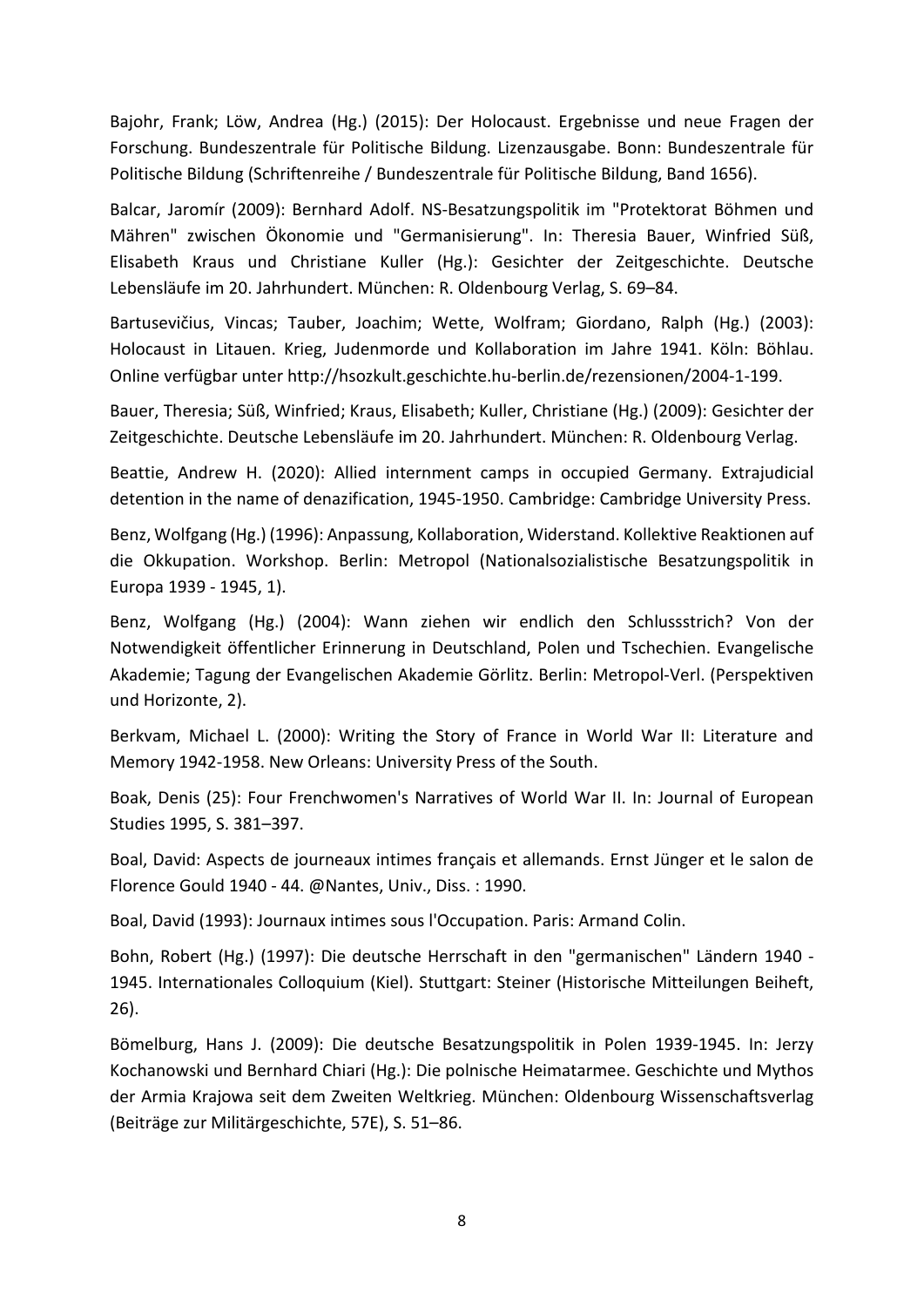Cantier, Jacques (2014): Un irrégulier sous l'Occupation. Une Tentative de lecture historique du 'Pain des rêves' de Louis Guilloux. In: litteratures (70), S. 31–40. DOI: 10.4000/litteratures.279.

Cantier, Jacques (2019): Lire sous l'Occupation. Livres, lecteurs, lectures, 1939-1944. Paris: CNRS éditions (Collection "Seconde Guerre mondiale").

Carroll, David (2012): Excavating the Past: Suite française and the German Occupation of France. In: Yale French Studies 121, S. 69–98.

Conter, Claude D.; Lieb, Daniela; Limpach, Marc; Schmit, Sandra; Schmitz, Jeff; Weber, Josiane (Hg.) (2020): Luxemburg und der Zweite Weltkrieg. Literarisch-intellektuelles Leben zwischen Machtergreifung und Epuration. Mersch: Centre national de littérature.

Couturier-Garcia, Clarisse (2011): Textes sous une occupation (1940−1944). Henry de Montherlant témoigne de la condition des enfants victimes de la guerre. In: French Cultural Studies 22 (3), S. 219–227. DOI: 10.1177/0957155811408823.

CRETON, LAURENT (2012): Produire des films en France sous l'Occupation. Retour sur les origines du système d'aide au cinéma. In: studies in french cinema 12 (1), S. 21–34. DOI: 10.1386/sfc.12.1.21\_1.

Dieckmann, Christoph (2003): Deutsche und litauische Interessen. Grundlinien der Besatzungspolitik in Litauen 1941-1944. In: Vincas Bartusevičius, Joachim Tauber, Wolfram Wette und Ralph Giordano (Hg.): Holocaust in Litauen. Krieg, Judenmorde und Kollaboration im Jahre 1941. Köln: Böhlau, S. 63–76.

Dieckmann, Christoph (2011): Deutsche Besatzungspolitik in Litauen 1941 - 1944. Göttingen: Wallstein-Verl. Online verfügbar unter http://hsozkult.geschichte.huberlin.de/rezensionen/2012-2-192.

Dieckmann, Christoph; Tönsmeyer, Tatjana; Quinkert, Babette (Hg.) (2003): Kooperation und Verbrechen. Formen der "Kollaboration" im östlichen Europa 1939 - 1945. Göttingen: Wallstein-Verl. (Beiträge zur Geschichte des Nationalsozialismus, Bd. 19).

Emerson, Catherine (2014): Historical Emplotment in the Crisis of Identity under Nazi Occupation. In: Australian Journal of French Studies 51 (1), S. 49–61. DOI: 10.3828/AJFS.2014.5.

Epshṭain, Shimʿon (2008): Un paradoxe français. Antiracistes dans la Collaboration, antisémites dans la Résistance. Paris: A. Michel (Bibliothèque Albin Michel Histoire).

Fahnenbruck, Laura (2018): Ein(ver)nehmen. Sexualität und Alltag von Wehrmachtsoldaten in den besetzten Niederlanden. Zugl.: University of Groningen, Dissertationsschrift, 2015. 1. Aufl. Göttingen: V&R Unipress (L'Homme Schriften, Band 024). Online verfügbar unter https://doi.org/10.14220/9783737007429.

Fasse, Norbert (Hg.) (2000): Nationalsozialistische Herrschaft und Besatzungszeit. Historische Erfahrung und Verarbeitung aus niederländischer und deutscher Sicht. Tagung "NS-Herrschaft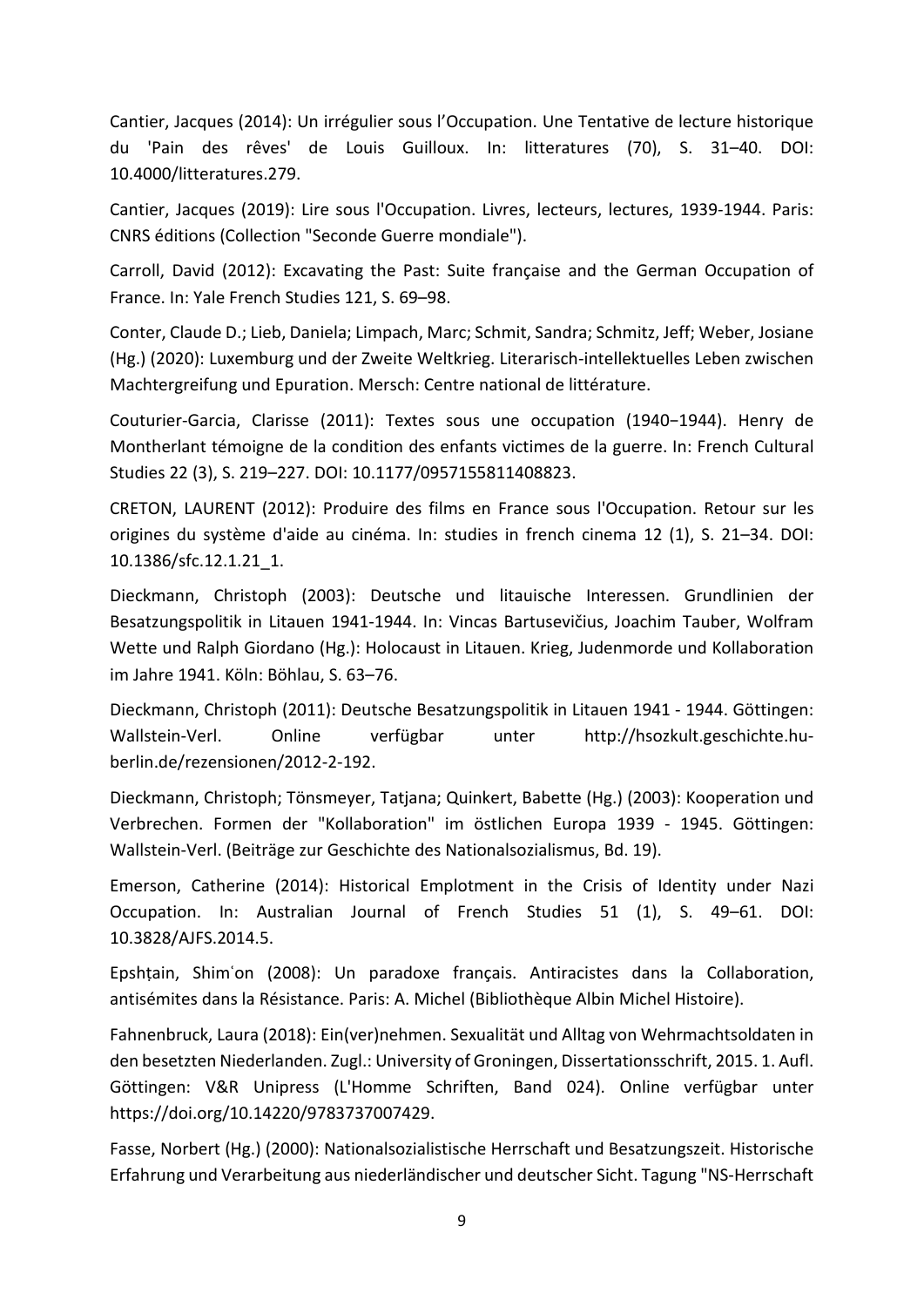und bezettingstijd im deutsch-niederländischen Grenzraum - Historische Erfahrung und Verarbeitung in binationaler Perspektive". Münster: Waxmann (Studien zur Geschichte und Kultur Nordwesteuropas, 1).

Feldmanis, Inesis (2005): Nacistu okupacijas politika Latvija (1941-1945). Petniecibas problemas, iespejamie risinajumi un varianti. In: Latvijas vesture (1), S. 81–92.

Flower, John; Hurcombe, Martin (2015): Introduction. Occupation/Liberation – French Cultural Representations of 1944–1945 and its Legacy. In: Journal of War & Culture Studies 8 (3), S. 197–200. DOI: 10.1179/1752628015Y.0000000019.

Fussell, Paul (1989): Wartime. Understanding and behavior in the Second World War. New York, NY: Oxford Univ. Press.

Galster, Ingrid (2014): Sartre sous l'Occupation et après. Nouvelles mises au point. Paris: L'Harmattan.

Graver, Hans Petter; Hack, Melanie (2019): Der Krieg der Richter. Die deutsche Besatzung 1940-1945 und der norwegische Rechtsstaat. 1. Auflage.

Hasenclever, Jörn (2010): Wehrmacht und Besatzungspolitik in der Sowjetunion. Die Befehlshaber der rückwärtigen Heeresgebiete ; 1941 - 1943. Zugl.: Münster, Univ., Diss., 2007 u.d.T.: Hasenclever, Jörn: Gescheitertes Provisorium. Paderborn, München: Schöningh (Krieg in der Geschichte, 48). Online verfügbar unter http://nbnresolving.de/urn/resolver.pl?urn=urn:nbn:de:bvb:12-bsb00087509-7.

Hirschfeld, Gerhard (1985): Fremdherrschaft und Kollaboration : die Niederlande unter deutscher Besatzung ; 1940 - 1945. Stuttgart: Deutsche Verlagsanstalt.

Hirschfeld, Gerhard (Hg.) (1989): Collaboration in France. Politics and culture during the Nazi occupation, 1940 - 1944. International Workshop Entitled France and the German Occupation, 1940 - 1944: Collaboration - Politics and Culture. Oxford: Berg.

Hirschfeld, Gerhard (2006): Formen nationalsozialistischer Besatzungspolitik im Zweiten Weltkrieg. In: Joachim Tauber (Hg.): "Kollaboration" in Nordosteuropa. Erscheinungsformen und Deutungen im 20. Jahrhundert. Wiesbaden: Harrassowitz (Veröffentlichungen des Nordost-Instituts, Bd. 1), S. 40–55.

Hirschfeld, Gerhard; Marsh, Patrick W. N.; Holl, Hans Günter (Hg.) (1991): Kollaboration in Frankreich. Politik, Wirtschaft und Kultur während der nationalsozialistischen Besatzung 1940- 1944. Frankfurt am Main: Fischer.

Hong, Nathaniel (2010): Mow 'em all down grandma. The "weapon" of humor in two Danish World War II occupation scrapbooks. In: Humor - International Journal of Humor Research 23 (1), S. 23. DOI: 10.1515/HUMR.2010.002.

Kehoe, Thomas J. (2019): The art of occupation. Crime and governance in American-controlled Germany, 1944-1949 (War and society in North America).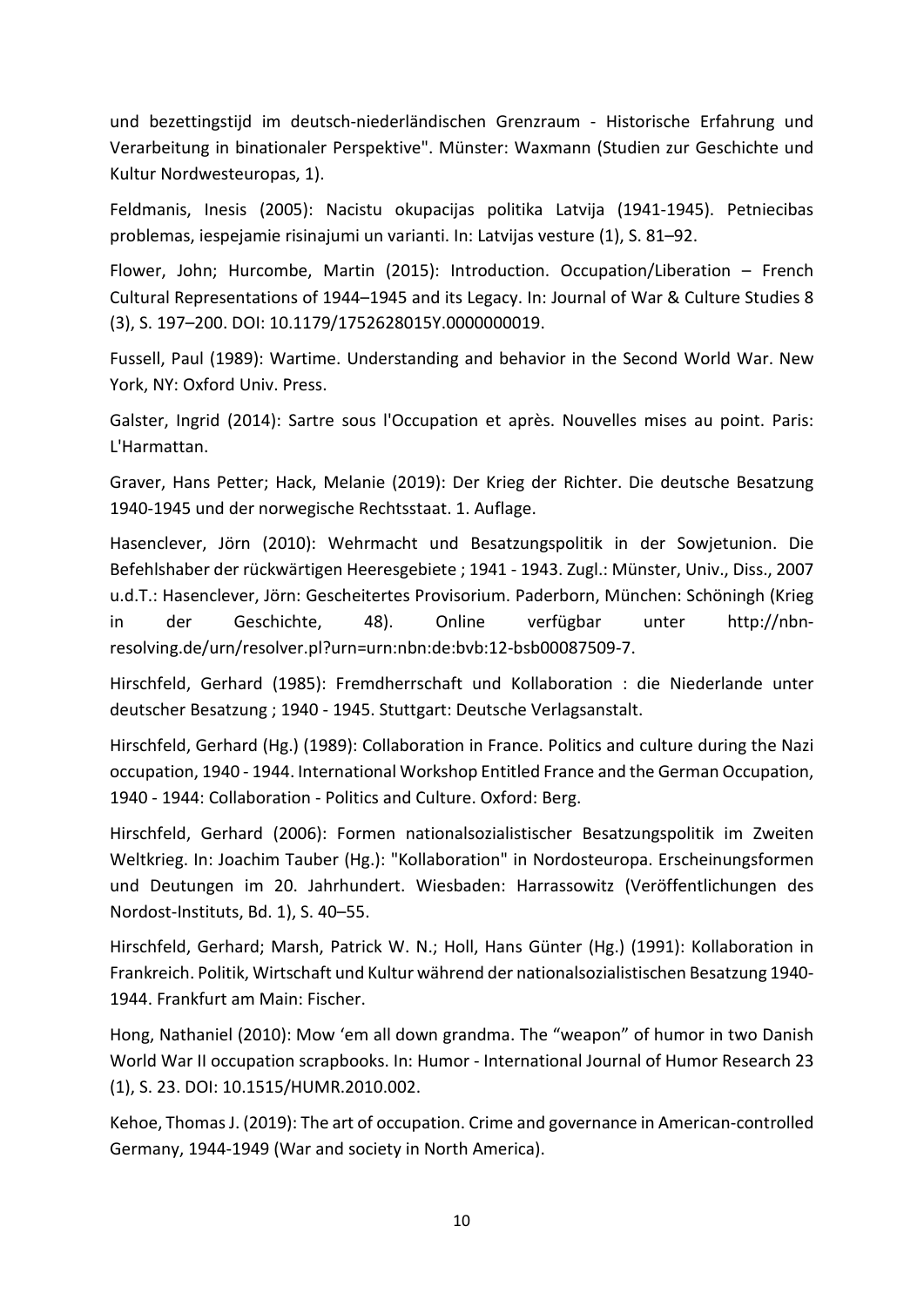Kidd, William (2015): Occupation–Liberation. A View from the lycée. In: Journal of War & Culture Studies 8 (3), S. 214–227. DOI: 10.1179/1752628015Y.0000000018.

Kitchen, Ruth (2011): Another Side to the Story. Confessions of Guilt in Occupation Narratives. In: French Cultural Studies 22 (3), S. 207–217. DOI: 10.1177/0957155811408825.

Kochanowski, Jerzy; Chiari, Bernhard (Hg.) (2009): Die polnische Heimatarmee. Geschichte und Mythos der Armia Krajowa seit dem Zweiten Weltkrieg. München: Oldenbourg Wissenschaftsverlag (Beiträge zur Militärgeschichte, 57E). Online verfügbar unter http://www.degruyter.com/isbn/9783486567151.

Koller, Christian (2006): Fremdherrschaft und nationale Loyalität: Das Fremdherrrschaftskonzept in der politischen Sprache Deutschlands der ersten Hälfte des 20. Jahrhunderts. In: Joachim Tauber (Hg.): "Kollaboration" in Nordosteuropa. Erscheinungsformen und Deutungen im 20. Jahrhundert. Wiesbaden: Harrassowitz (Veröffentlichungen des Nordost-Instituts, Bd. 1), S. 56–76.

Králová, Katerina (2016): Das Vermächtnis der Besatzung. Deutsch-griechische Beziehungen seit 1940. Köln/Wien: Böhlau Verlag (Griechenland in Europa, v.2). Online verfügbar unter https://www.degruyter.com/viewbooktoc/product/477055.

Kronenbitter, Günther; Pöhlmann, Markus; Walter, Dierk; Wegner, Bernd (Hg.) (2006): Besatzung. Funktion und Gestalt militärischer Fremdherrschaft von der Antike bis zum 20. Jahrhundert. Arbeitskreis Militärgeschichte. Paderborn: Schöningh (Krieg in der Geschichte, 28). Online verfügbar unter http://www.sehepunkte.de/2007/12/11780.html.

Ladegaard, Jakob (2014): Apple trees and barbed wire. Estonian memories of Soviet occupation in Body Memory. In: short film studies 4 (2), S. 157–161. DOI: 10.1386/sfs.4.2.157\_1.

Lammers, Karl C. (1997): Die deutsche Besatzungspolitik und ihre dänischen Partner. Eine Forschungsbilanz. In: Robert Bohn (Hg.): Die deutsche Herrschaft in den "germanischen" Ländern 1940 - 1945. Stuttgart: Steiner (Historische Mitteilungen Beiheft, 26), S. 135–144.

Leroy, Géraldi (2013): Max Jacob sous l'Occupation dans sa correspondance. In: Cahiers Max Jacob: Revue de Critique et de Création; 13-14 (Fall), S. 139–154.

Leßau, Hanne (2020): Entnazifizierungsgeschichten. Die Auseinandersetzung mit der eigenen NS-Vergangenheit in der frühen Nachkriegszeit. Göttingen: Wallstein-Verl.

Lloyd, Christopher (2011): In the Service of the Enemy. The Traitor in French Occupation Narratives. In: French Cultural Studies 22 (3), S. 239–249. DOI: 10.1177/0957155811408828.

Madajczyk, Piotr (2004): Die polnische Erinnerung an die deutsche und sowjetische Besatzungspolitik während des Zweiten Weltkriegs. In: Wolfgang Benz (Hg.): Wann ziehen wir endlich den Schlussstrich? Von der Notwendigkeit öffentlicher Erinnerung in Deutschland, Polen und Tschechien. Berlin: Metropol-Verl. (Perspektiven und Horizonte, 2), S. 95–112.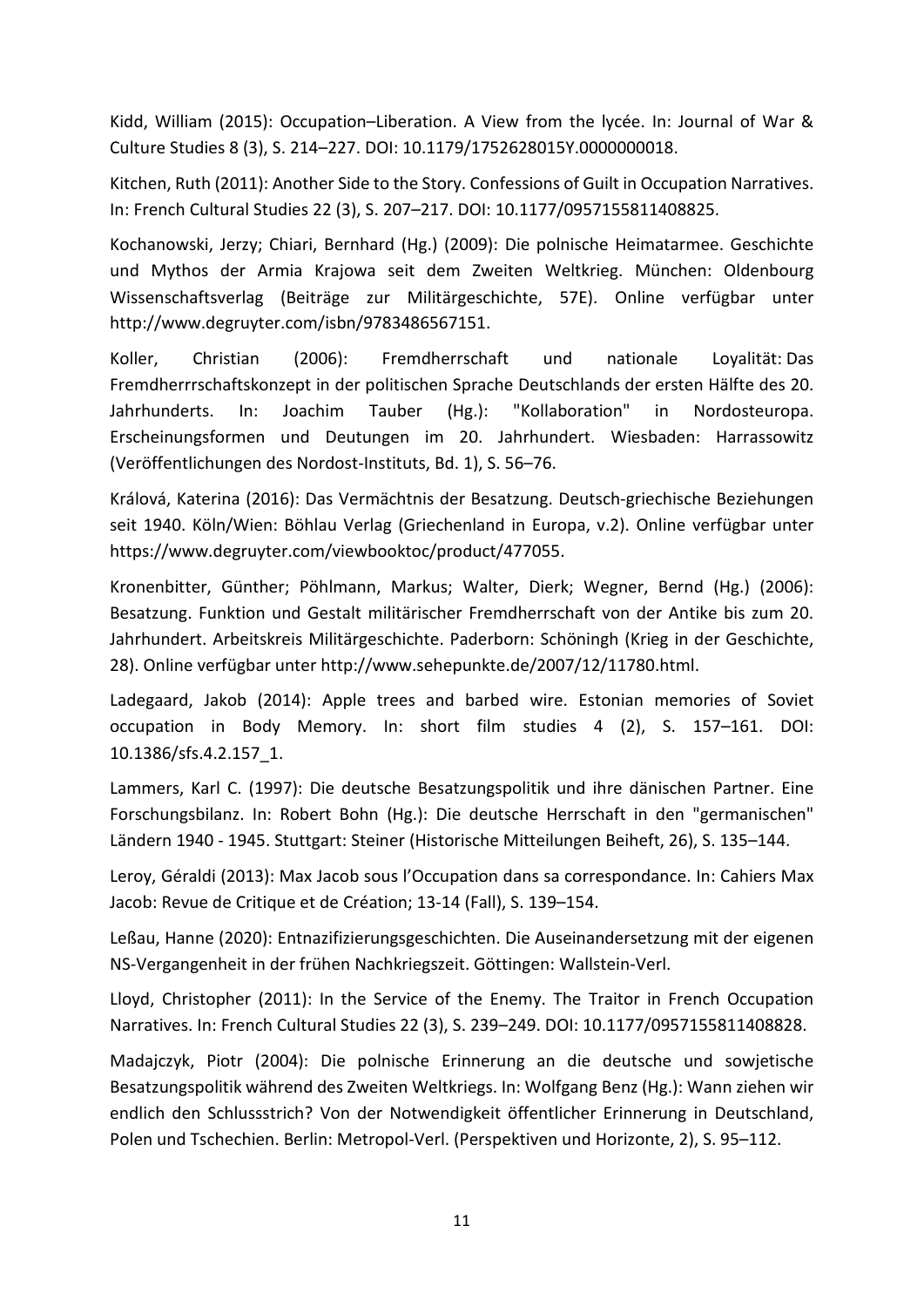Martinoir, Francine de (1995): La littérature occupée. Les années de guerre, 1939 - 1945. Paris: Hatier (Brèves Littérature).

Meershoek, Guus; Meyer, Ahlrich (Hg.) (1997): Repression und Kriegsverbrechen. Die Bekämpfung von Widerstands- und Partisanenbewegungen gegen die deutsche Besatzung in West- und Südeuropa. Berlin: Verl. der Buchläden Schwarze Risse Berlin/Rote Straße (Beiträge zur nationalsozialistischen Gesundheits- und Sozialpolitik, 14).

Meyer, Ahlrich (2000): Die deutsche Besatzung in Frankreich 1940 - 1944. Widerstandsbekämpfung und Judenverfolgung. Darmstadt: Wiss. Buchges. Online verfügbar unter http://www.h-net.org/review/hrev-a0c2g9-aa.

Młynarczyk, Jacek Andrzej (Hg.) (2009): Polen unter deutscher und sowjetischer Besatzung 1939 - 1945. [internationale Konferenz aus dem Jahre 2005 …, die … in Posen veranstaltet wurde]. Internationale Konferenz. Osnabrück: fibre (Einzelveröffentlichungen des Deutschen Historischen Instituts Warschau, 20). Online verfügbar unter http://ifb.bszbw.de/bsz311521525rez-1.pdf.

Morris, Alan (1992): Collaboration and resistance reviewed. Writers and the "mode rétro" in post-Gaullist France. New York: Berg (Berg French studies).

Morris-Suzuki, Tessa (2005): The past within us. Media, memory, history. London: Verso.

Nettelbeck, Colin (1985): Getting The Story Right: Narratives of World War II in Post-1968 France. In: Journal of European Studies 15, S. 77–116.

Nøkleby, Berit (Cappelen Damm): Hitlers Norge. Okkupasjonsmakten 1940-1945. Oslo.

O'Keeffe, William J.; OKeeffe, Niall (2013): A literary occupation. Responses of German writers in service in occupied Europe. Amsterdam, Netherlands, New York: Rodopi (Internationale Forschungen zur allgemeinen und vergleichenden Literaturwissenschaft, 168). Online verfügbar unter http://site.ebrary.com/lib/alltitles/docDetail.action?docID=10826897.

Overy, R. J.; Otto, Gerhard; Houwink ten Cate, J. Th. M. (Hg.) (1997): Die "Neuordnung" Europas. NS-Wirtschaftspolitik in den besetzten Gebieten. Berlin: Metropol (Nationalsozialistische Besatzungspolitik in Europa 1939-1945 National Socialist occupation policy in Europe 1939-1945, Bd. 3).

Pfeil, Ulrich (2006): Archivraub und historische Deutungsmacht. Ein anderer Einblick in die deutsche Besatzungspolitik in Frankreich. In: Francia 33 (3), S. 163–194.

Quinkert, Babette; Morré, Jörg (2014): Deutsche Besatzung in der Sowjetunion. 1941 - 1944 ; Vernichtungskrieg, Reaktionen, Erinnerung. Paderborn: Schöningh. Online verfügbar unter http://www.dokumente.ios-

regensburg.de/JGO/erev/Antons\_Quenkert\_Deutsche\_Besatzung\_in\_der\_Sowjetunion.html.

Röhr, Werner (2006): Kollaboration: Sachverhalt und Begriff. Methodische Überlegungen auf der Grundlage vergleichender Forschungen zur Okkupationspolitik der Achsenmächte im Zweiten Weltkrieg. In: Joachim Tauber (Hg.): "Kollaboration" in Nordosteuropa.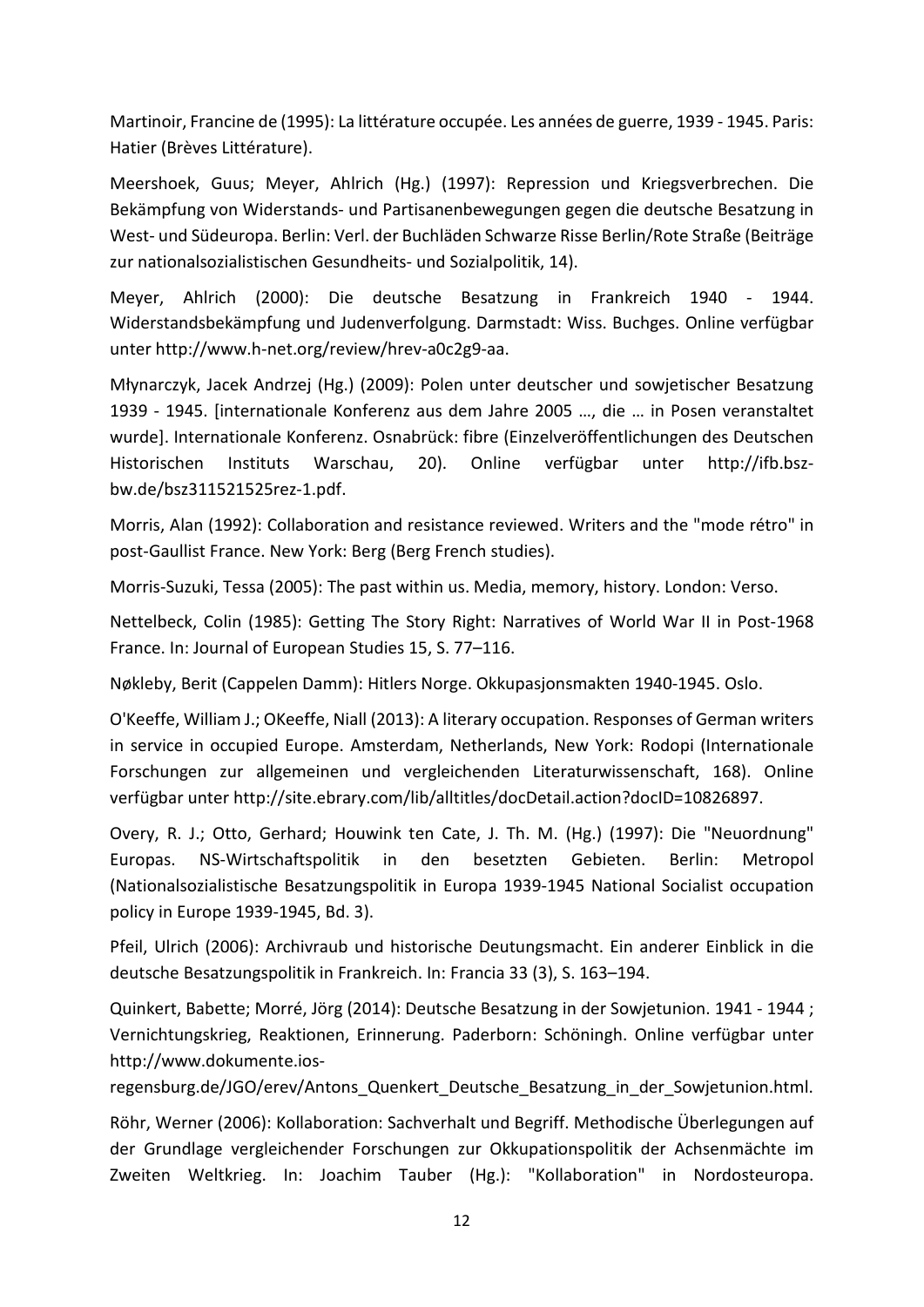Erscheinungsformen und Deutungen im 20. Jahrhundert. Wiesbaden: Harrassowitz (Veröffentlichungen des Nordost-Instituts, Bd. 1), S. 21–39.

Rousso, Henry (1991): The Vichy syndrome. History and memory in France since 1944. Unter Mitarbeit von Arthur übers. v. Goldhammer. Cambridge, Mass.: Harvard Univ. Press.

Rousso, Henry (2009): Vichy. Frankreich unter deutscher Besatzung ; 1940 - 1944. Unter Mitarbeit von Matthias übers. v. Grässlin. Dt. Ausg., Orig.-Ausg. München: Beck (Beck'sche Reihe, 1910).

Sapiro, Gisèle (1999): La guerre des écrivains. 1940 - 1953. Paris: Fayard (Histoire de la pensée).

SCHMID, SANELA (2019): Deutsche und italienische Besatzung im Unabhängigen Staat Kroatien 1941 bis 1943/45. Boston, Berlin: Oldenbourg.

Tauber, Joachim (2006): 'Kollaboration' in Nordosteuropa. Erscheinungsformen und Deutungen im 20. Jahrhundert. In: Joachim Tauber (Hg.): "Kollaboration" in Nordosteuropa. Erscheinungsformen und Deutungen im 20. Jahrhundert. Wiesbaden: Harrassowitz (Veröffentlichungen des Nordost-Instituts, Bd. 1), S. 11–20.

Tauber, Joachim (Hg.) (2006): "Kollaboration" in Nordosteuropa. Erscheinungsformen und Deutungen im 20. Jahrhundert. Wiesbaden: Harrassowitz (Veröffentlichungen des Nordost-Instituts, Bd. 1). Online verfügbar unter http://www.wla-online.de/artikeldetail.php?artikelid=441&schnellsuche=tauber.

Tönsmeyer, Tatjana (2014): Raumordnung, Raumerschließung und Besatzungsalltag im Zweiten Weltkrieg. Plädoyer für eine erweiterte Besatzungsgeschichte. In: Zeitschrift für Ostmitteleuropa-Forschung 63, S. 23–38.

Tönsmeyer, Tatjana (2015): Besatzung als europäische Erfahrungs- und Gesellschaftsgeschichte: Der Holocaust im Kontext des Zweiten Weltkrieges. In: Frank Bajohr und Andrea Löw (Hg.): Der Holocaust. Ergebnisse und neue Fragen der Forschung. Lizenzausgabe. Bonn: Bundeszentrale für Politische Bildung (Schriftenreihe / Bundeszentrale für Politische Bildung, Band 1656), 281-298.

Tönsmeyer, Tatjana (2015): Besatzungsgesellschaften. Begriffliche und konzeptionelle Überlegungen zur Erfahrungsgeschichte des Alltags unter deutscher Besatzung im Zweiten Weltkrieg. Docupedia-Zeitgeschichte. Begriffe, Methoden und Debatten der zeithistorischen Forschung. The Conline verfügbar unter http://docupedia.de/zg/toensmeyer\_besatzungsgesellschaften\_v1\_de\_2015.

Torrie, Julia Suzanne (2018): German soldiers and the occupation of France, 1940-1944. Cambridge: Cambridge University Press (Studies in the social and cultural history of modern warfare). Online verfügbar unter https://doi.org/10.1017/9781108658935.

Velmet, Aro (2011): Occupied Identities. National Narratives in Baltic Museums of Occupations. In: Journal of Baltic Studies 42 (2), S. 189–211. DOI: 10.1080/01629778.2011.569065.